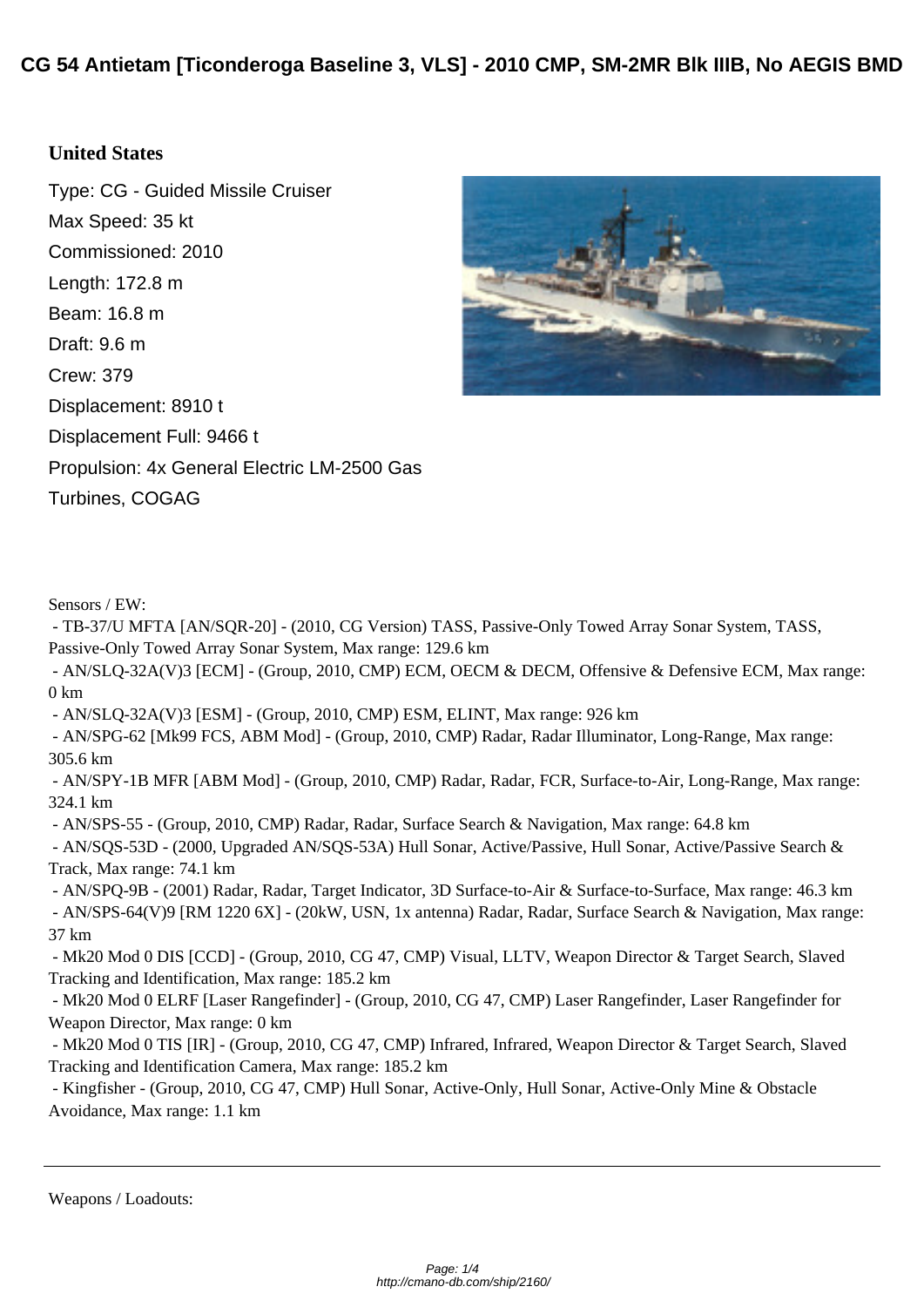- [Mk46 NEARTIP Mod 5A\(SW\) \(1997\) Torpedo. Subsurface Max: 7.4 km.](http://cmano-db.com/ship/2160/)
- Mk50 Barracuda Mod 0 ALWT (1991) Torpedo. Subsurface Max: 7.4 km.
- Mk54 LHT Mod 0 (2004) Torpedo. Subsurface Max: 7.4 km.
- RGM-84G Harpoon ICR (1998) Guided Weapon. Surface Max: 138.9 km.
- 25mm/75 Bushmaster Mod 2 Burst [12 rnds] Gun. Air Max: 1.5 km. Surface Max: 2.8 km. Land Max: 2.8 km.

- 20mm/100 Mk15 Phalanx Blk 1B Burst [300 rnds] - Gun. Air Max: 1.5 km. Surface Max: 1.9 km.

 - 12.7mm/50 MG Burst [10 rnds] - (Facility/Ship, No Anti-Air Capability) Gun. Surface Max: 1.9 km. Land Max: 1.9 km.

 - 127mm/62 Mk179 HE-ET [Mk41 HiFrag Body, Mk432 Fuse] - (2006, Close-In ASuW, Electronic Time) Gun. Surface Max: 20.4 km. Land Max: 20.4 km.

- 127mm/62 Mk176 Illum-ET [Cargo Body, Mk432 Fuse] - (2006) Gun. Surface Max: 22.2 km. Land Max: 24.1 km.

 - 127mm/62 Mk182 KE-ET [Cargo Body, Mk432 Fuse, Shotgun Shell] - (2006, Electronic Time) Gun. Surface Max: 22.2 km. Land Max: 24.1 km.

- RUM-139B VLA [Mk46 Mod 5A(SW)] (1998) Guided Weapon. Subsurface Max: 16.7 km.
- RIM-66M-5 SM-2MR Blk IIIB (2000, AEGIS VLS) Guided Weapon. Air Max: 166.7 km. Surface Max: 46.3 km.
- RGM-109D Tomahawk Blk III TLAM-D (1996) Guided Weapon. Land Max: 926 km.
- RGM-109C Tomahawk Blk III TLAM-C (1994) Guided Weapon. Land Max: 1852 km.
- RGM-109E Tomahawk Blk IV TACTOM (2005) Guided Weapon. Land Max: 2963.2 km.
- RIM-66M-2 SM-2MR Blk IIIA (AEGIS VLS) Guided Weapon. Air Max: 166.7 km. Surface Max: 46.3 km.

 - RIM-156A SM-2ER Blk IV [Anti-ASBM Mod] - (2009, 75 rnds) Guided Weapon. Air Max: 240.8 km. Surface Max: 46.3 km.

- RIM-162A ESSM - (2004, AEGIS, Mk41) Guided Weapon. Air Max: 55.6 km. Surface Max: 46.3 km.

 - RIM-174A ERAM SM-6 Blk IA - (2017, ABM, Anti-Surface) Guided Weapon. Air Max: 240.8 km. Surface Max: 240.8 km.

- Mk234 Nulka (2002) Decoy (Expendable). Surface Max: 1.9 km.
- Mk216 Sea Gnat Chaff [Distraction] (1988) Decoy (Expendable). Surface Max: 1.9 km.
- Mk245 GIANT Flare (1997, DM19A1) Decoy (Expendable). Surface Max: 1.9 km.
- Mk214 Sea Gnat Chaff [Seduction] (1987) Decoy (Expendable). Surface Max: 1.9 km.
- AN/SLQ-25A Nixie Decoy (Towed). Surface Max: 1.9 km.

OVERVIEW: The Ticonderoga-class of guided-missile cruisers is a class of warships in the United States Navy, first ordered and authorized in the 1978 fiscal year. The class uses passive phased-array radar and was originally planned as a class of destroyers. However, the increased combat capability offered by the Aegis combat system and the AN/SPY-1 radar system was used to justify the change of the classification from DDG (guided missile destroyer) to CG (guided-missile cruiser) shortly before the keels were laid down for Ticonderoga and Yorktown.

Ticonderoga-class guided-missile cruisers are multi-role warships. Their Mk 41 VLS can launch Tomahawk cruise missiles to strike strategic or tactical targets, or fire long-range antiaircraft Standard Missiles for defense against aircraft or antiship missiles. Their LAMPS III helicopters and sonar systems allow them to perform antisubmarine missions. Ticonderoga-class ships are designed to be elements of carrier battle groups, amphibious assault groups, as well as performing missions such as interdiction or escort.

DETAILS: The Ticonderoga-class cruiser's design was based on that of the Spruance-class destroyer. The Ticonderoga class introduced a new generation of guided missile warships based on the AEGIS phased array radar that is capable of simultaneously scanning for threats, tracking targets, and guiding missiles to interception. When they were designed, they had the most powerful electronic warfare equipment in the U.S. Navy, as well as the most advanced underwater surveillance system. These ships were one of the first classes of warships to be built in modules, rather than being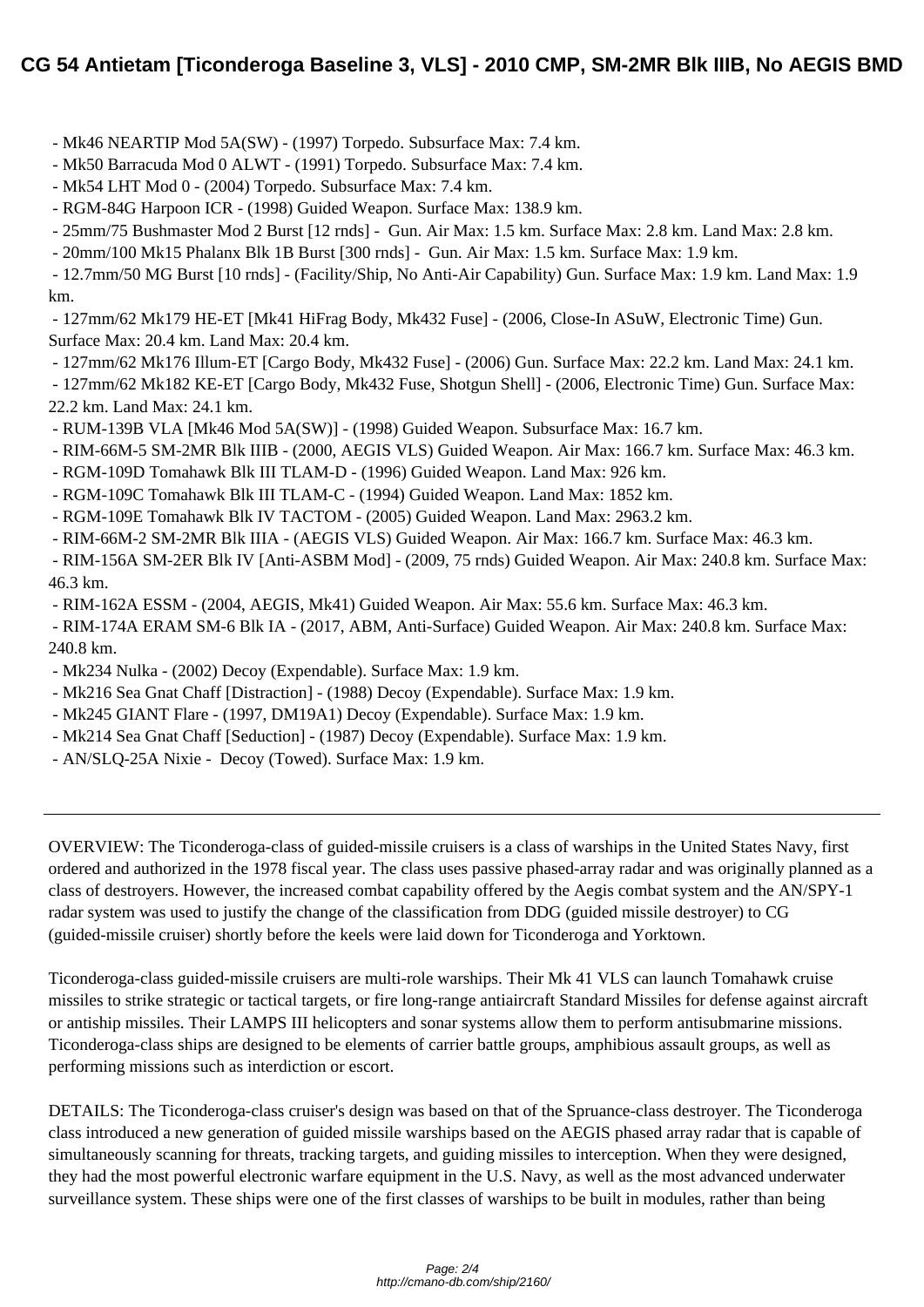[assembled from the bottom up.](http://cmano-db.com/ship/2160/)

In addition to the added radar capability, the Ticonderoga-class ships subsequently built after the USS Thomas S. Gates included two Mark 41 Vertical Launching Systems (VLS). The two VLS allow the ship to have 122 missile storage and launching tubes that can carry a wide variety of missiles, including the Tomahawk cruise missile, Standard surface-to-air missile, Evolved Sea Sparrow surface-to-air missile, and ASROC antisubmarine warfare (ASW) guided rockets. More importantly, the VLS enables all missiles to be on full stand-by at any given time, shortening the warship's response time before firing. The original five ships (Ticonderoga, Yorktown, Vincennes, Valley Forge, and Thomas S. Gates) had Mark 26 twin-arm launchers that limited their missile capacity to a total of 88 missiles, and that could not fire the Tomahawk missile. After the end of the Cold War, the lower capabilities of the original five warships limited them to duties close to the home waters of the United States. These ship's cluttered superstructure, inherited from the Spruance-class destroyers, required two of their external radar units to be mounted on a special pallet on the portside aft corner of the superstructure, with the other two mounted on the forward starboard corner. The later AEGIS warships, designed from-the-keel-up to carry the SPY-1 radars, have them all clustered together.

The high weight of these warships - about 1,500 tons heavier than the Spruance class, resulted in a highly stressed hull and some structural problems in early service, which were generally corrected in the late 1980s and mid-1990s. Several ships had superstructure cracks which had to be repaired.

TYPE: Guided Missle Cruiser (CG).

SPECIFICATION: Displacement: Approx. 9,600 long tons (9,800 t) full load || Length: 567 feet (173 m) || Beam: 55 feet (16.8 meters) || Draft: 34 feet (10.2 meters) || Propulsion: (4) General Electric LM2500 gas turbine engines, 80,000 shaft horsepower (60,000 kW) with (2) controllable-reversible pitch propellers. || Complement: 33 officers, 27 Chief Petty Officers, and approx. 340 enlisted.

PERFORMANCE: Speed: 32.5 knots (60 km/h) || Range: 6,000 nmi (11,000 km) at 20 kn (37 km/h); 3,300 nmi (6,100 km) at 30 kn (56 km/h).

SENSORS: AN/SPY-1A/B multi-function radar || AN/SPS-49 air search radar || AN/SPG-62 fire control radar || AN/SPS-73 surface search radar || AN/SPQ-9 gun fire control radar || AN/SLQ-32 Electronic Warfare Suite || AN/SQQ-89(V)1/3 - A(V)15 Sonar suite, consisting of: AN/SQS-53B/C/D active sonar, AN/SQR-19 TACTAS, AN/SQR-19B ITASS, & MFTA passive sonar, AN/SQQ-28 light airborne multi-purpose system || Mark 36 SRBOC || AN/SLQ-25 Nixie.

ARMAMENT: [Mark 26] (2) Mk 26 missile launchers || (68) RIM-66 SM-2 || (20) RUR-5 ASROC || (8) RGM-84 Harpoon missiles  $\parallel$  (2) Mark 45 5 in / 54 cal lightweight gun (2-4) .50 cal (12.7 mm) gun  $\parallel$  (2) Phalanx CIWS  $\parallel$  (2) Mk 32 12.75 in (324 mm) triple torpedo tubes. ##### [Mark 41] (2) 61 cell Mk 41 vertical launch systems with a mix of: RIM-66M-5 Standard SM-2MR Block IIIB, RIM-156A SM-2ER Block IV, RIM-161 SM-3, RIM-162A ESSM, RIM-174A Standard ERAM BGM-109 Tomahawk, RUM-139A VL-ASROC || (8) RGM-84 Harpoon missiles || (2) Mk 45 Mod 2 5-in/54-cal lightweight gun || (2) 25 mm Mk 38 gun || (2-4) .50 cal (12.7 mm) gun || (2) Phalanx CIWS Block 1B || (2) Mk 32 12.75-in (324 mm) triple torpedo tubes for lightweight torpedoes.

AIRCRAFT: (2) Sikorsky SH-60B or MH-60R Seahawk LAMPS III helicopters.

SHIPS BUILT: [Mark 26] Ticonderoga (CG-47), Yorktown (CG-48), Vincennes (CG-49), Valley Forge (CG-50), Thomas S. Gates (CG-51) ##### [Mark 41] Bunker Hill (CG-52), Mobile Bay (CG-53), Antietam (CG-54), Leyte Gulf (CG-55), San Jacinto (CG-56), Lake Champlain (CG-57), Philippine Sea (CG-58), Princeton (CG-59), Normandy (CG-60), Monterey (CG-61), Chancellorsville (CG-62), Cowpens (CG-63), Gettysburg (CG-64), Chosin (CG-65), Hue